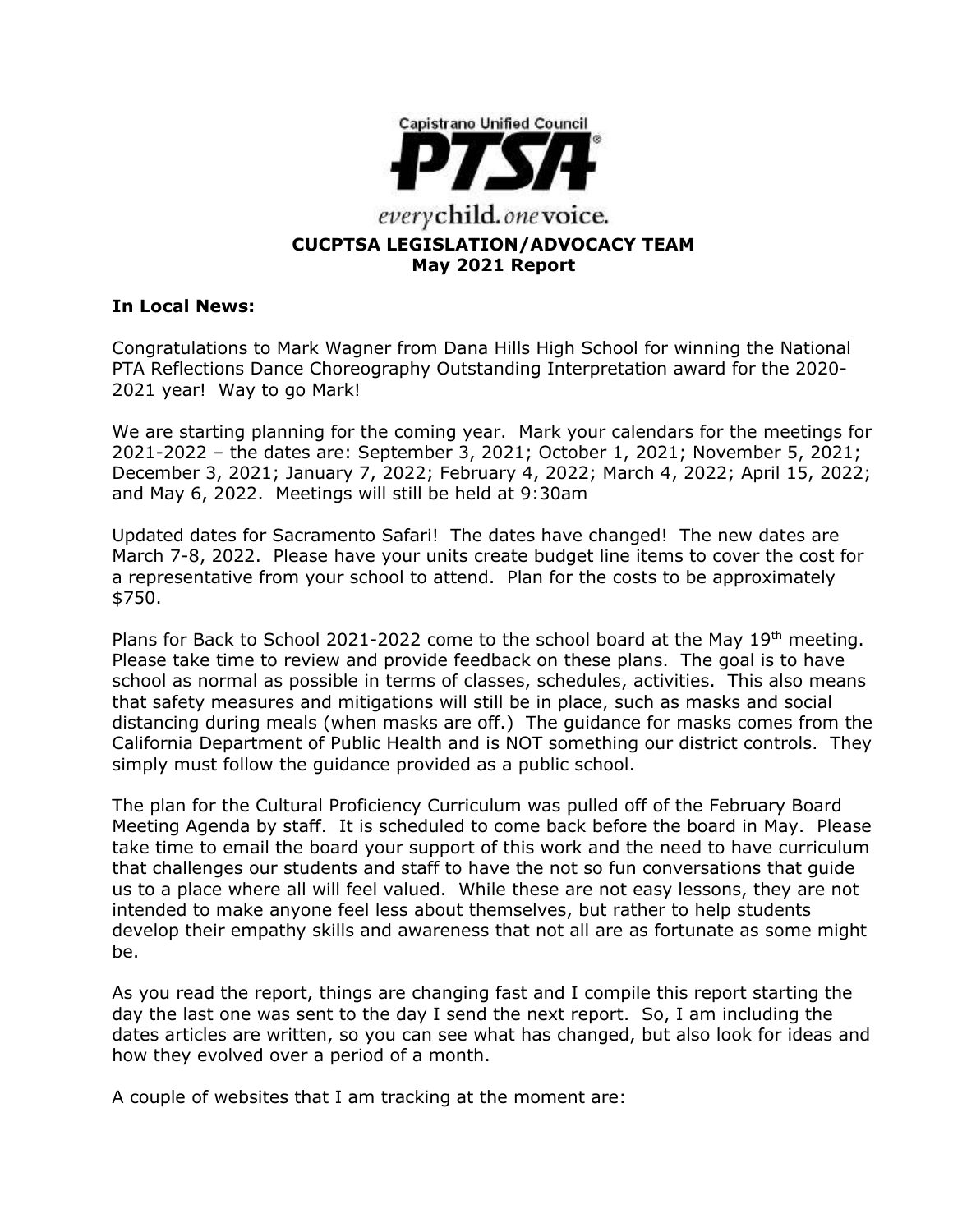Kevin Gordon does a weekly video "podcast" on YouTube that can be found here: K-12 [Politics and Tech -](https://www.youtube.com/channel/UCp5ziYY2a-svTX2bw3sBZlQ) Education - YouTube There is a new video posted each week. I encourage you to take 20 minutes a week to catch up on his latest updates.

For COVID-19 cases in Orange County: <https://occovid19.ochealthinfo.com/coronavirus-in-oc>

California Blueprint for a Safer Economy: <https://covid19.ca.gov/safer-economy/>This site updates every Tuesday with new data and updated county color coding.

Orange County COVID-19 Dashboard:

[https://ochca.maps.arcgis.com/apps/opsdashboard/index.html#/cc4859c8c522496b9f2](https://ochca.maps.arcgis.com/apps/opsdashboard/index.html#/cc4859c8c522496b9f21c451de2fedae) [1c451de2fedae](https://ochca.maps.arcgis.com/apps/opsdashboard/index.html#/cc4859c8c522496b9f21c451de2fedae) where you can track daily reported cases, deaths, cumulative numbers and other statistics specific to Orange County.

Agendas from the most recent Board of Trustee meetings can be found here: April 21, 2021 – Board Meeting - [https://capousd](https://capousd-ca.schoolloop.com/file/1514016268888/1455438848279/6019426807254389463.pdf)[ca.schoolloop.com/file/1514016268888/1455438848279/6019426807254389463.pdf](https://capousd-ca.schoolloop.com/file/1514016268888/1455438848279/6019426807254389463.pdf)

March 24, 2021 – Special Board Meeting – Closed Session Only – [7509463662096375244.pdf \(schoolloop.com\)](https://capousd-ca.schoolloop.com/file/1514016268888/1531973256666/7509463662096375244.pdf)

Minutes and Audio Recordings of Meetings can be found at [https://capousd](https://capousd-ca.schoolloop.com/pf4/cms2/view_page?d=x&group_id=1514016268888&vdid=wi10b1qsopu12s)[ca.schoolloop.com/pf4/cms2/view\\_page?d=x&group\\_id=1514016268888&vdid=wi10b1](https://capousd-ca.schoolloop.com/pf4/cms2/view_page?d=x&group_id=1514016268888&vdid=wi10b1qsopu12s) [qsopu12s](https://capousd-ca.schoolloop.com/pf4/cms2/view_page?d=x&group_id=1514016268888&vdid=wi10b1qsopu12s) Minutes are listed once approved, audio is typically posted within a day or two of the meeting. Also, on this page are links to 2018-2019 minutes/agendas/audio and previous years.

You can also stream past school board meetings if you want to re-watch something for clarity on their YouTube channel at [CapoUSD BoardMeeting -](https://www.youtube.com/channel/UCVxpUeRR8sk9-7pRYjUzzmQ) YouTube

# **CUCPTSA Legislation/Advocacy Racial Equity Book Club –**

We have formed our own Racial Equity Book Club – we will provide summaries of what we learned from each book read. Other updates from the book club will be included here as well. We are currently reading Ghosts in the Schoolyard by Eve L. Ewing. Looking forward to our next book club discussions in June.

#### **From Fourth District PTA:**

#### **Talking Points for Legislative Chairs, April 2021**

Details are in the April issue of the *Advocacy Communicator.*

• California is developing a Cradle-to-Career Data System to track students from early childhood to entrance into working careers. Work on this system began last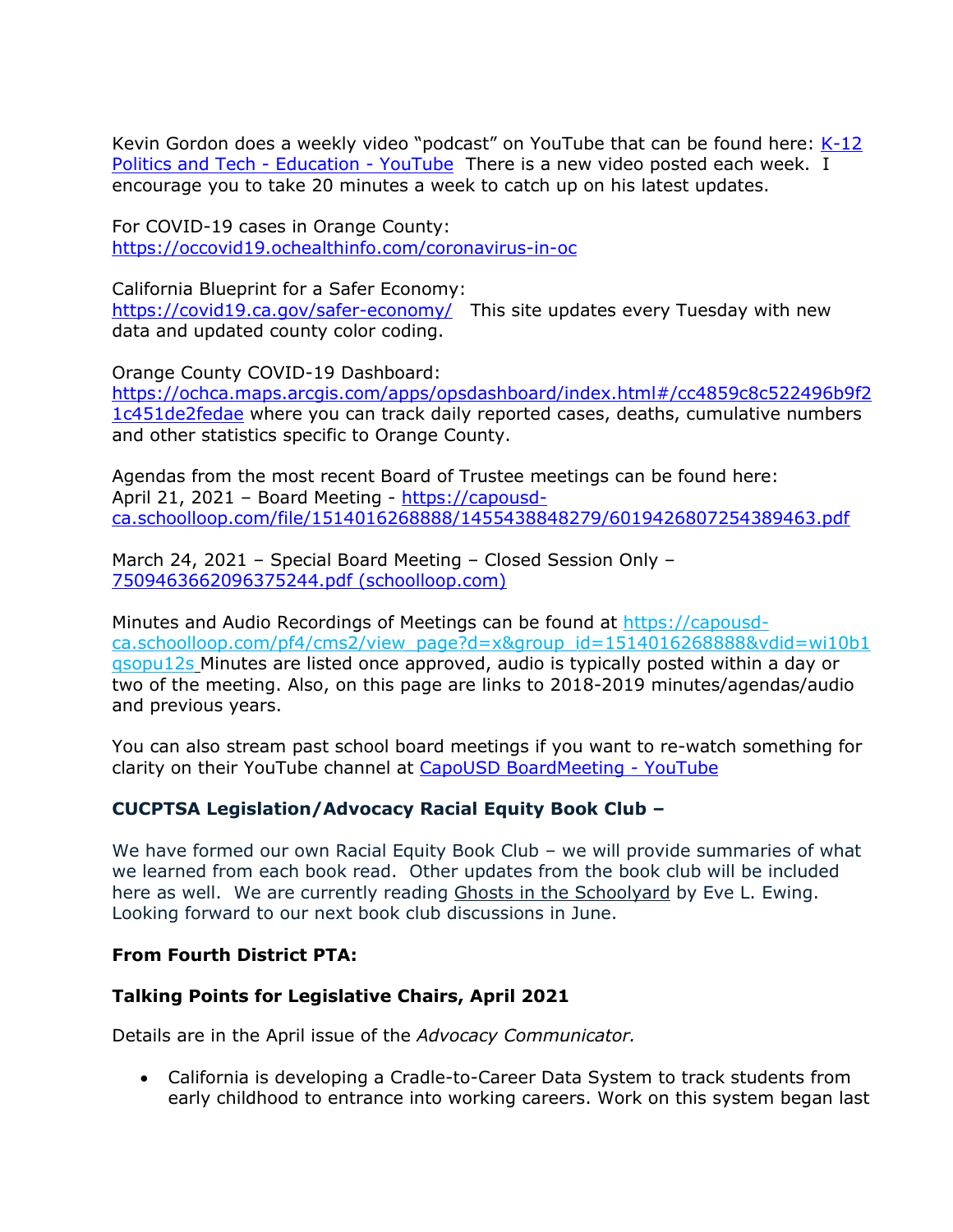year. The governor's budget includes \$15 million to continue the development of the data base, which combines information from numerous sources and is designed to help policymakers make more informed budget and policy decisions.

- California State PTA has a "watch" position on AB 99, which authorizes the continuing development of the data base. A resolution approved by convention delegates supports the idea of a longitudinal data base.
- The National PTA Legislative Conference in March included virtual visits to Congress to present five requests. The requests dealt with the COVID relief package (which was approved the day of the visits), Statewide Family Engagement Centers (California doesn't have one), an infrastructure package for schools, the federal school meal program, and legislation to prohibit seclusion, restraints and corporal punishment in schools.
- Last month's Communicator listed several state bills that California State PTA is supporting and there are five more in this issue.
- Fourth District PTA hopes to be back in Sacramento for next year's Sacramento Safari. We need to include about \$700 in our PTA budget for that.

Back issues of the Communicator can be found at: <http://www.fourthdistrictpta.org/advocacy-communicator/>

#### **CA PTA Monthly Advocacy Calls:**

Join California State PTA Director of Legislation Shereen Walter and members of the Legislation Team on Wednesdays.

Here is the schedule of upcoming advocacy webinars through June 2021. The webinars generally take place the first Wednesday of every month, from 7:00-8:00 p.m. (with some exceptions):

• June 2, 2021

To register for any or all of these webinars, click here: [https://attendee.gotowebinar.com/rt/31940121174953740](http://capta.bmetrack.com/c/l?u=AB6FF6E&e=10CEA9F&c=4592C&t=0&l=2971D61A&email=TepeYfBsuqqthho6K9B9EXzBjzlZ2TJR&seq=1)

#### **California PTA News:**

CAPTA Convention is taking place between May 3-16 with a series of workshops and business meetings. Details from votes taken at Convention will be shared out later this year. I am excited so many have registered to attend this year.

#### **In State News:**

**May Revise Budget** - news coming later this month on this important issue. So far all that I have heard is positive, but final details are still emerging.

**Missing kindergartners drive largest drop in 20 years in California's K-12 enrollment: Charter schools experienced an increase in enrollment** by Karen D'Souza, John Fensterwald, and Daniel J. Willis – April 22, 2021 – The pandemic has intensified a multi-year trend of dwindling student enrollment statewide, causing a steep drop this year. More than a third of the decline stemmed from 61,000 missing kindergartners. Statewide, enrollment in K-12 public schools in California fell by almost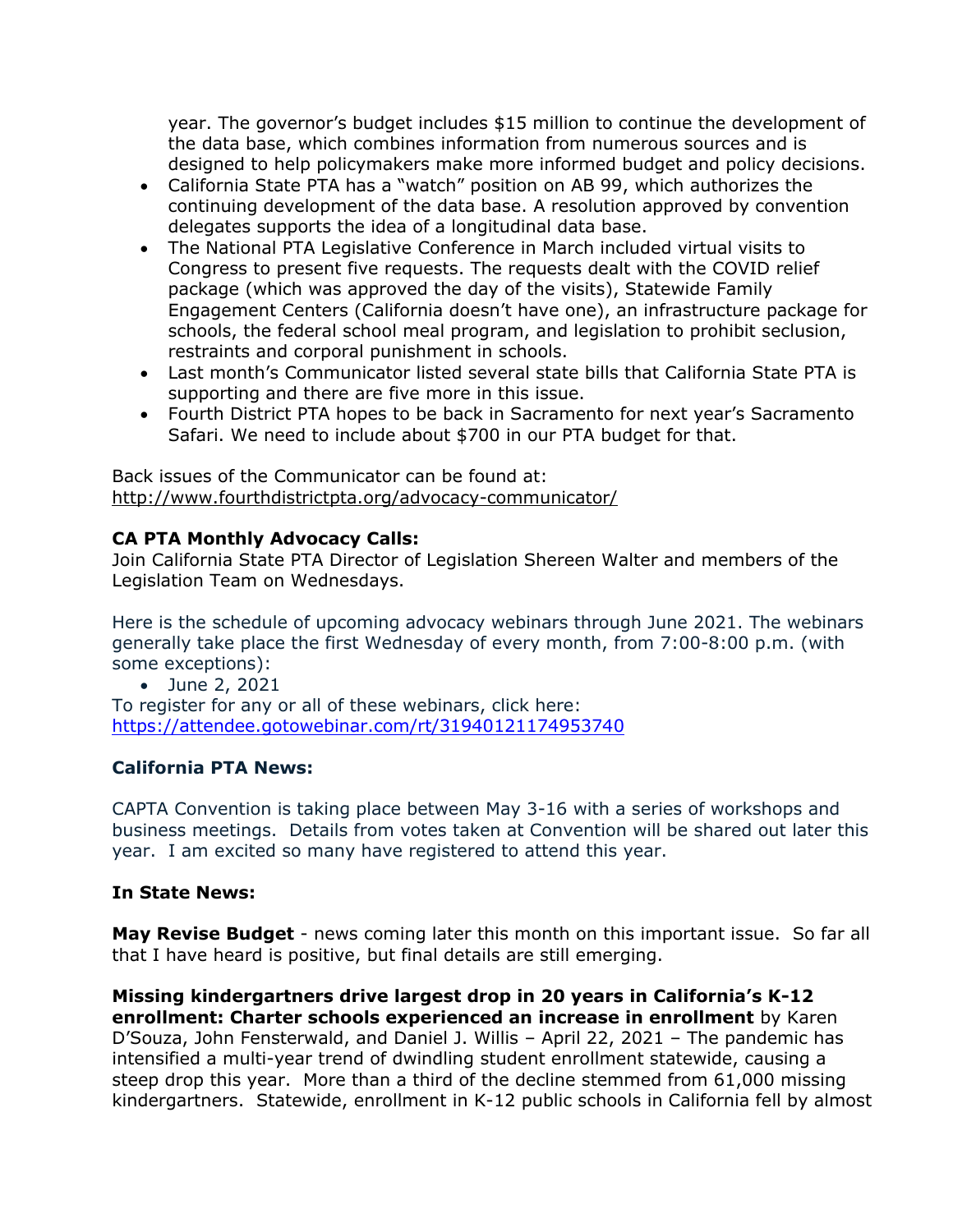3%, or 160,000, students in 2020-21, according to annual data released Thursday by the California Department of Education. That's the largest drop of the last 20 years, surpassing a 1% drop between October 2008 and October 2009. Read the complete article at: [https://edsource.org/2021/missing-kindergarteners-drive-largest-drop-in-20](https://edsource.org/2021/missing-kindergarteners-drive-largest-drop-in-20-years-in-californias-k-12-enrollment/) [years-in-californias-k-12-enrollment/](https://edsource.org/2021/missing-kindergarteners-drive-largest-drop-in-20-years-in-californias-k-12-enrollment/)

## **At the National Level:**

**USDA extends free meals through next school year: Districts can provide millions of free grab-and-go meals through 2021-22 school year** by Ali Tadayon – April 20, 2021 – The U.S. Department of Agriculture will continue reimbursing schools and childcare centers for free meals to all students regardless of their income through the 2021-22 school year, USDA officials announced Tuesday. Meal service waivers such as the "Seamless Summer Option," which made it possible for California districts to distribute million of grab-and-go meals to students since campuses closed due to Covid-19, will be extended through June 2022, according to a USDA news release. Advocates say the extension comes at a pivotal time for food-insecure families. Read the complete article at: [https://edsource.org/2021/usda-extends-free-meals-through-next](https://edsource.org/2021/usda-extends-free-meals-through-next-school-year/)[school-year/](https://edsource.org/2021/usda-extends-free-meals-through-next-school-year/)

**Tracking how the coronavirus is impacting school districts: From the shift to distance learning to the impact on school budgets, we're collecting news, analysis and expert advice on how K-12 is responding to the pandemic.** By Roger Riddell, Naaz Modan, and Kara Arundel – this is updated almost daily and you can review back to mid-May by week to see what has been happening. …. The nation's public school districts faced unprecedented disruption to the school year as the novel coronavirus pandemic shut down buildings and forced learning online, to the extent educators were able to do so. Shutdowns forced districts and policymakers alike to make strides in addressing the "homework gap" resulting from a lack of home internet and device access that already adversely affected many students prior to shutdowns. Further complicating the situation: Educators needed additional training, the delivery of curriculum had to be rethought, and many low-income students' only guaranteed meals throughout the day were through school programs. … And that's not even considering the impending funding tsunami expected from the economic impacts of the shutdowns, or the challenge of reopening schools in the fall and planning for a variety of scenarios.

… Follow along below as we track major news and analysis of the coronavirus's impact on K-12. Read more of what is happening at:

[https://www.educationdive.com/news/tracking-how-the-coronavirus-is-impacting](https://www.educationdive.com/news/tracking-how-the-coronavirus-is-impacting-school-districts/578628/)[school-districts/578628/](https://www.educationdive.com/news/tracking-how-the-coronavirus-is-impacting-school-districts/578628/)

#### **From the National PTA:**

#### **Advocacy letters for National PTA:**

Please visit the Take Action site<https://www.pta.org/home/advocacy/take-action> to send a letter to your Congress members on the issues of the day/week/month. Here